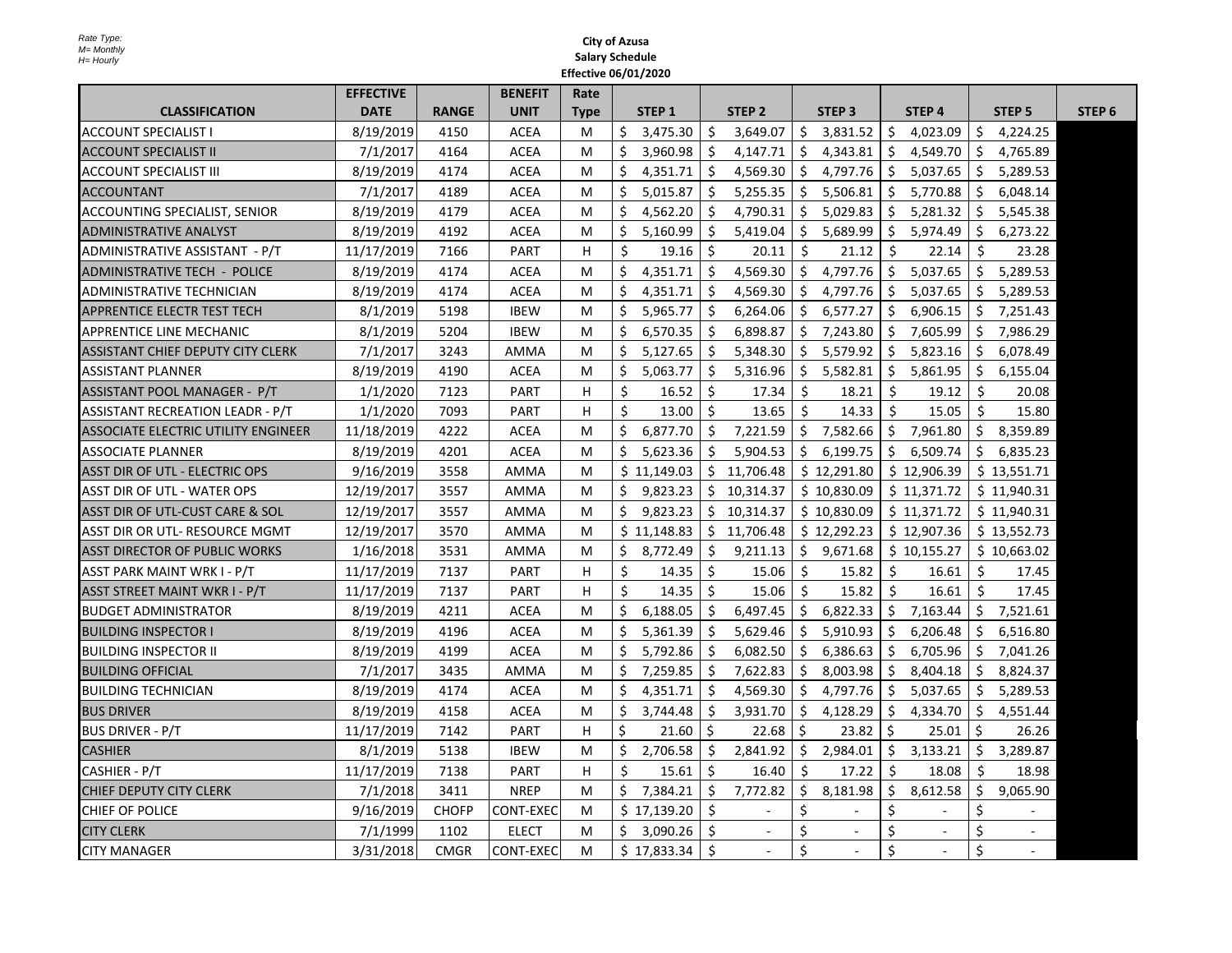|                                            | <b>EFFECTIVE</b> |               | <b>BENEFIT</b>   | Rate        |    |                   |    |                   |                    |                   |                    |                   |     |                   |                   |
|--------------------------------------------|------------------|---------------|------------------|-------------|----|-------------------|----|-------------------|--------------------|-------------------|--------------------|-------------------|-----|-------------------|-------------------|
| <b>CLASSIFICATION</b>                      | <b>DATE</b>      | <b>RANGE</b>  | <b>UNIT</b>      | <b>Type</b> |    | STEP <sub>1</sub> |    | STEP <sub>2</sub> |                    | STEP <sub>3</sub> |                    | STEP <sub>4</sub> |     | STEP <sub>5</sub> | STEP <sub>6</sub> |
| <b>CITY TREASURER</b>                      | 7/1/1999         | 1103          | <b>ELECT</b>     | M           | Ś. | 2,626.91          | Ŝ. |                   | \$                 |                   | Ś.                 |                   | Ŝ.  |                   |                   |
| <b>COMMUNITY IMPROVEMENT INSPECTR</b>      | 8/19/2019        | 4171          | <b>ACEA</b>      | M           | \$ | 4,301.78          | \$ | 4,516.87          | \$                 | 4,742.71          | \$                 | 4,979.85          | \$  | 5,228.84          |                   |
| COMMUNITY IMPROVEMENT MGR                  | 7/1/2017         | 3370          | AMMA             | M           | Ś  | 6,588.72          | \$ | 6,918.15          | \$.                | 7,264.07          | \$.                | 7,627.29          | \$. | 8,008.64          |                   |
| COMMUNITY RESOURCE SPEC P/T                | 11/17/2019       | 7142          | <b>PART</b>      | H           | Ŝ. | 21.60             | Ŝ. | 22.68             | Ŝ.                 | 23.82             | Ś                  | 25.01             | Ŝ.  | 26.26             |                   |
| <b>COMMUNITY RESOURCE SPECIALIST</b>       | 8/19/2019        | 4158          | <b>ACEA</b>      | M           | Ś. | 3,744.48          | Ŝ. | 3,931.70          | Ś.                 | 4,128.29          | $\mathsf{S}$       | 4,334.70          | Ŝ.  | 4,551.44          |                   |
| <b>COMMUNITY SERVICE OFFICER</b>           | 8/19/2019        | 9164          | <b>CAPP</b>      | M           | Ś. | 4,048.76          | Ŝ. | 4,251.20          | \$                 | 4,463.76          | Ŝ.                 | 4,686.95          | Ŝ.  | 4,921.29          |                   |
| <b>COMMUNITY SERVICE OFFICER - FIELD</b>   | 8/19/2019        | 9170          | <b>CAPP</b>      | M           | Ŝ  | 4,251.20          | Ŝ. | 4,463.76          | Ś.                 | 4,686.95          | Ś.                 | 4,921.30          | Ŝ.  | 5,167.36          |                   |
| <b>COUNCILMEMBER</b>                       | 7/1/1999         | 1101          | <b>COUNCIL</b>   | м           | Ś. | 400.00            | Ś. |                   | \$                 |                   | Ś                  |                   | Ŝ.  |                   |                   |
| <b>COURT LIAISON OFFICR</b>                | 8/9/2017         | 9192          | <b>NREP</b>      | м           | Ś. | 5,328.75          | \$ | 5,595.19          | Ŝ.                 | 5,874.95          | Ś.                 | 6,168.69          | Ŝ.  | 6,477.13          |                   |
| <b>CUST CARE OPERATIONS SUPERVSR</b>       | 8/1/2019         | 5203          | <b>IBEW</b>      | M           | Ś. | 6,188.29          | \$ | 6,497.68          | \$                 | 6,822.57          | S.                 | 7,163.71          | -\$ | 7,521.89          |                   |
| CUSTODIAN - P/T                            | 1/1/2020         | 7120          | PART             | H           | Ś. | 13.13             | Ŝ. | 13.79             | Ŝ.                 | 14.48             | Ś.                 | 15.20             | Ŝ.  | 15.96             |                   |
| <b>CUSTOMER CARE LEAD</b>                  | 8/1/2019         | 5180          | <b>IBEW</b>      | M           | Ŝ  | 4,990.25          | \$ | 5,239.76          | \$                 | 5,501.75          | \$                 | 5,776.84          | Ŝ.  | 6,065.68          |                   |
| <b>CUSTOMER SERVICE REP I</b>              | 8/1/2019         | 5154          | <b>IBEW</b>      | M           | \$ | 3,897.19          | \$ | 4,092.06          | \$                 | 4,296.66          | \$.                | 4,511.48          | \$  | 4,737.06          |                   |
| CUSTOMER SERVICE REP I - P/T               | 11/17/2019       | 5154          | <b>PART</b>      | H           | Ś. | 22.48             | Ŝ. | 23.61             | Ŝ.                 | 24.79             | $\mathsf{\hat{S}}$ | 26.03             | Ŝ.  | 27.33             |                   |
| <b>CUSTOMER SERVICE REP II</b>             | 8/1/2019         | 5164          | <b>IBEW</b>      | M           | \$ | 4,291.11          | \$ | 4,505.67          | \$                 | 4,730.94          | \$                 | 4,967.49          | \$  | 5,215.87          |                   |
| <b>CUSTOMER SERVICE REP III</b>            | 8/1/2019         | 5174          | <b>IBEW</b>      | м           | Ś. | 4,726.32          | Ŝ. | 4,962.64          | \$                 | 5,210.77          | Ŝ.                 | 5,471.31          | Ŝ.  | 5,744.87          |                   |
| DEPARTMENT INTERN - P/T                    | 1/1/2020         | 7104          | <b>PART</b>      | H           | Ŝ. | 13.00             | Ŝ. | 13.65             | Ŝ.                 | 14.33             | Ś                  | 15.05             | Ŝ.  | 15.80             |                   |
| DEPUTY CITY CLERK I - P/T                  | 11/17/2019       | 7142          | <b>PART</b>      | H           | Ś. | 21.60             | Ŝ. | 22.68             | \$                 | 23.82             | Ś.                 | 25.01             | Ŝ.  | 26.26             |                   |
| <b>DEPUTY CITY CLERK II</b>                | 8/19/2019        | 4174          | <b>ACEA</b>      | М           | \$ | 4,351.71          | \$ | 4,569.30          | \$                 | 4,797.76          | \$                 | 5,037.65          | \$  | 5,289.53          |                   |
| DEVELOPMENT SERVICES ASSISTANT             | 8/19/2019        | 4174          | <b>ACEA</b>      | M           | Ś. | 4,351.71          | Ŝ. | 4,569.30          | \$                 | 4,797.76          | Ś.                 | 5,037.65          | Ŝ.  | 5,289.53          |                   |
| <b>DIRECTOR OF ADMINISTRATIVE SERVICES</b> | 8/20/2019        | <b>DIRFN</b>  | <b>CONT-EXEC</b> | M           |    | \$14,590.83       | \$ | $\sim$            | \$                 |                   | \$                 |                   | \$  |                   |                   |
| DIRECTOR OF ECON & COMM DEV                | 1/28/2019        | <b>ECDDIR</b> | <b>CONT-EXEC</b> | M           |    | \$13,166.67       | Ŝ. | $\sim$            | \$                 | $\overline{a}$    | \$                 |                   | \$  | $\sim$            |                   |
| DIRECTOR OF IT & LIBRARY SVCS              | 7/1/2016         | <b>DITLB</b>  | <b>CONT-EXEC</b> | M           |    | \$13,267.95       | Ŝ. | $\sim$            | \$                 | $\blacksquare$    | \$                 |                   | Ś.  |                   |                   |
| DIRECTOR OF PUB WORKS/CITY ENG             | 12/2/2019        | <b>PWDCE</b>  | <b>CONT-EXEC</b> | M           |    | \$13,333.33       | Ŝ. |                   | \$                 |                   | \$                 |                   | \$  |                   |                   |
| DIRECTOR OF RECREATION & FAM SVCS          | 1/3/2018         | <b>DREC</b>   | <b>CONT-EXEC</b> | M           |    | \$12,176.67       | Ŝ. | $\omega$          | \$                 |                   | \$                 |                   | Ś   |                   |                   |
| <b>DIRECTOR OF UTILITIES</b>               | 8/13/2018        | DUTIL         | <b>CONT-EXEC</b> | M           |    | \$16,568.33       | Ŝ. |                   | $\mathsf{\hat{S}}$ |                   | $\mathsf{S}$       |                   | Ŝ.  |                   |                   |
| ECONOMIC DEVELOPMENT SPECIALIST            | 8/19/2019        | 4190          | <b>ACEA</b>      | M           | Ś. | 5,063.77          | Ŝ. | 5,316.96          | Ŝ.                 | 5,582.81          |                    | \$5,861.95        | Ŝ.  | 6,155.04          |                   |
| <b>ELECTRIC CREW SUPERVISOR</b>            | 8/1/2019         | 5228          | <b>IBEW</b>      | M           | Ś. | 9,264.57          | Ŝ. | 9,727.80          |                    | \$10,214.19       |                    | \$10,724.90       |     | \$11,261.14       |                   |
| ELECTRIC DISTRIBUTION SUPERVISOR           | 8/1/2019         | 5243          | <b>IBEW</b>      | M           |    | \$10,144.70       | \$ | 10,651.94         |                    | \$11,184.53       |                    | \$11,743.76       |     | \$12,330.95       |                   |
| ELECTRIC TROUBLESHOOTER                    | 9/16/2019        | 5256          | <b>IBEW</b>      | м           | Ś. | 8,422.33          | Ŝ. | 8.843.45          | Ś.                 | 9,285.62          | Ś.                 | 9,749.90          |     | \$10,237.40       |                   |
| <b>ELECTRICAL ENGINEER</b>                 | 7/1/2017         | 3448          | AMMA             | м           | Ś. | 7,532.91          | \$ | 7,909.54          | \$                 | 8,305.03          | Ś.                 | 8,720.28          | Ŝ.  | 9,156.28          |                   |
| IELECTRICAL TEST TECHNICIAN                | 8/1/2019         | 5213          | <b>IBEW</b>      | м           | Ś. | 6,904.95          | \$ | 7,250.20          | \$                 | 7,612.70          |                    | \$7,993.35        | \$  | 8,393.00          |                   |
| ENGINEERING ASSISTANT                      | 8/19/2019        | 4186          | <b>ACEA</b>      | м           | S  | 4,875.00          | \$ | 5,118.75          | \$                 | 5,374.69          | Ŝ.                 | 5,643.42          | Ŝ.  | 5,925.59          |                   |
| <b>ENGINEERING ASSOCIATE</b>               | 8/19/2019        | 4222          | <b>ACEA</b>      | м           | Ś  | 6,877.70          | \$ | 7,221.59          | \$                 | 7,582.66          | Ŝ.                 | 7,961.80          | Ŝ.  | 8,359.89          |                   |
| <b>ENGINEERING TECHNICIAN</b>              | 8/19/2019        | 4165          | <b>ACEA</b>      | м           | \$ | 3,998.31          | \$ | 4,198.23          | \$                 | 4,408.14          | Ŝ.                 | 4,628.54          | Ŝ.  | 4,859.97          |                   |
| IENVIRONMENTAL PROGRAMS MANAGER            | 8/19/2019        | 3213          | AMMA             | M           | Ś  | 7,340.28          | Ŝ. | 7,708.03          | Ŝ                  | 8,093.18          | Ŝ.                 | 8,498.35          | Ŝ.  | 8,923.28          |                   |
| <b>ENVIRONMENTAL PROGRAMS SPECIALIST</b>   | 8/19/2019        | 3204          | AMMA             | м           | \$ | 6,481.21          | \$ | 6,804.85          | \$                 | 7,144.62          | \$                 | 7,500.61          | Ŝ.  | 7,874.24          |                   |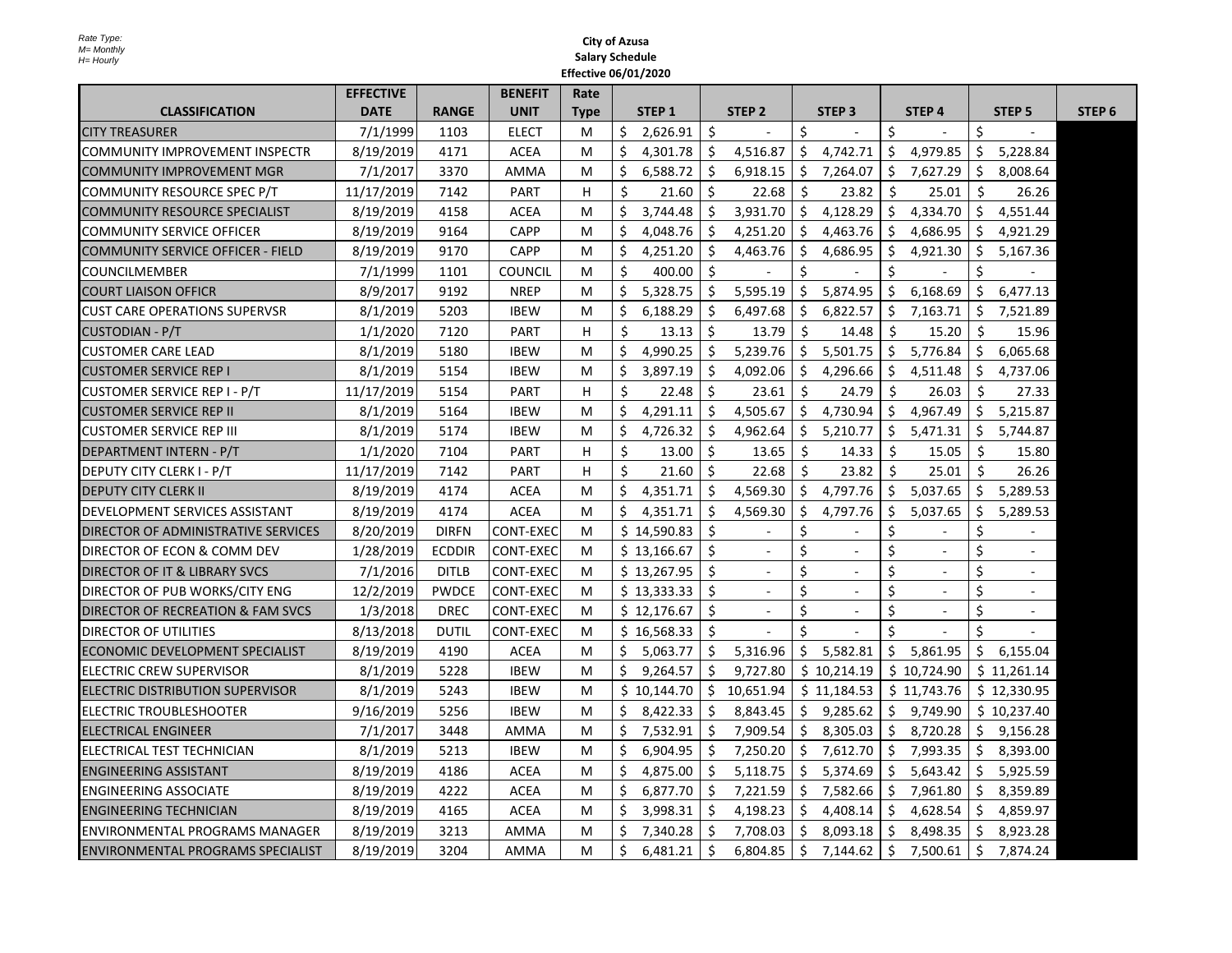|                                       | <b>EFFECTIVE</b> |              | <b>BENEFIT</b> | Rate        |         |                   |              |                   |         |                   |     |                   |               |                   |                   |
|---------------------------------------|------------------|--------------|----------------|-------------|---------|-------------------|--------------|-------------------|---------|-------------------|-----|-------------------|---------------|-------------------|-------------------|
| <b>CLASSIFICATION</b>                 | <b>DATE</b>      | <b>RANGE</b> | <b>UNIT</b>    | <b>Type</b> |         | STEP <sub>1</sub> |              | STEP <sub>2</sub> |         | STEP <sub>3</sub> |     | STEP <sub>4</sub> |               | STEP <sub>5</sub> | STEP <sub>6</sub> |
| EXEC ASSISTANT ADMIN SVCS DEPT        | 8/10/2017        | 4179         | <b>NREP</b>    | M           | Ŝ.      | 4,562.20          | Ŝ.           | 4,790.31          | \$      | 5,029.83          | \$. | 5,281.32          | \$            | 5,545.38          |                   |
| EXEC ASSISTANT TO THE CITY MGR        | 8/11/2017        | 4187         | <b>NREP</b>    | M           | \$      | 4,980.71          | Ŝ.           | 5,229.75          | \$      | 5,491.23          | \$  | 5,765.79          | \$            | 6,054.08          |                   |
| <b>FACILITIES MAINTENANCE FOREMAN</b> | 6/18/2019        | 8184         | SEIU           | M           | Ś.      | 4,931.88          | Ŝ.           | 5,178.47          | Ś.      | 5,437.40          | \$  | 5,709.27          | \$            | 5,994.73          |                   |
| <b>FIELD SERVICE REPRESENTATIVE</b>   | 8/1/2019         | 5184         | <b>IBEW</b>    | M           | \$      | 5,207.07          | Ŝ.           | 5,467.42          | Ŝ.      | 5,740.79          | \$  | 6,027.82          | \$            | 6,329.22          |                   |
| FIELD SERVICE SUPERVISOR              | 8/1/2019         | 5194         | <b>IBEW</b>    | M           | $\zeta$ | 5,738.15          | Ŝ.           | 6,025.05          | Ŝ.      | 6,326.32          | Ŝ.  | 6,642.63          | \$            | 6,974.76          |                   |
| <b>FINANCE MANAGER</b>                | 5/18/2020        | 3213         | <b>AMMA</b>    | M           | $\zeta$ | 7.340.28          | Ś.           | 7,708.03          | Ś.      | 8,093.18          | Ŝ.  | 8.498.35          | Ŝ.            | 8,923.28          |                   |
| HOME DELIVERED MEAL ASST - P/T        | 1/1/2020         | 7093         | <b>PART</b>    | н           | \$      | 13.00             | Ŝ.           | 13.65             | \$      | 14.33             | Ŝ.  | 15.05             | Ŝ.            | 15.80             |                   |
| HOME DELIVERED MEAL MGR - P/T         | 1/1/2020         | 7119         | <b>PART</b>    | н           | \$      | 14.30             | Ś            | 15.02             | \$      | 15.77             | Ŝ.  | 16.55             | Ŝ.            | 17.38             |                   |
| <b>HR/RISK MGT ANALYST</b>            | 8/12/2017        | 4192         | <b>NREP</b>    | M           | \$      | 5,160.99          | Ś.           | 5,419.04          | Ŝ.      | 5,689.99          |     | \$5,974.49        | \$            | 6,273.22          |                   |
| HUMAN RESOURCES MANAGER               | 8/20/2019        | 3213         | <b>NREP</b>    | M           | \$      | 7,340.28          | Ŝ.           | 7,708.03          | \$      | 8,093.18          | \$  | 8,498.35          | \$            | 8,923.28          |                   |
| HUMAN RESOURCES TECHNICIAN            | 8/19/2019        | 4174         | <b>NREP</b>    | M           | Ś.      | 4,351.71          | Ŝ.           | 4,569.30          | \$      | 4,797.76          | Ŝ.  | 5,037.65          | Ŝ.            | 5,289.53          |                   |
| HUMAN RESOURCES TECHNICIAN - P/T      | 11/17/2019       | 4174         | <b>PART</b>    | н           | \$      | 25.11             | Ŝ.           | 26.36             | Ŝ.      | 27.68             | \$. | 29.06             | Ŝ.            | 30.52             |                   |
| INFO TECH SYS & NETWORK MGR           | 3/11/2018        | 3531         | AMMA           | M           | \$      | 8,772.49          | \$           | 9,211.13          | \$      | 9,671.68          |     | \$10,155.27       |               | \$10,663.02       |                   |
| IINFORMATION TECH ANALYST             | 8/19/2019        | 4188         | <b>ACEA</b>    | M           | Ŝ.      | 5,000.91          | Ś.           | 5,250.96          | \$      | 5,513.50          | S.  | 5,789.18          | Ŝ.            | 6,078.64          |                   |
| <b>INFORMATION TECH ANALYST P/T</b>   | 11/17/2019       | 4188         | <b>PART</b>    | н           | Ś.      | 28.85             | Ŝ.           | 30.29             | Ŝ.      | 31.81             | Ŝ.  | 33.40             | Ŝ.            | 35.07             |                   |
| <b>INSTRUCTOR GUARD - P/T</b>         | 1/1/2020         | 7109         | <b>PART</b>    | н           | \$      | 14.30             | Ŝ.           | 15.02             | Ŝ.      | 15.77             | Ŝ.  | 16.55             | Ŝ.            | 17.38             |                   |
| JAIL, FLEET & FACILITIES COORD        | 8/19/2019        | 9164         | <b>NREP</b>    | M           | \$      | 4,048.76          | Ś.           | 4,251.20          | Ś.      | 4,463.76          | Ŝ.  | 4,686.95          | Ŝ.            | 4,921.29          |                   |
| JUNIOR ACCOUNTANT                     | 3/16/2020        | 4179         | <b>ACEA</b>    | M           | $\zeta$ | 4,562.20          | Ŝ.           | 4,790.31          | Ŝ.      | 5,029.83          | Ŝ.  | 5,281.32          | Ŝ.            | 5,545.38          |                   |
| <b>LIBRARIAN</b>                      | 8/19/2019        | 4175         | <b>ACEA</b>    | M           | \$      | 4,790.31          | \$           | 5,029.83          | \$      | 5,281.32          | \$  | 5,545.38          | Ŝ.            | 5,822.65          |                   |
| LIBRARIAN - P/T                       | 11/17/2019       | 4175         | <b>PART</b>    | н           | \$      | 27.64             | Ŝ.           | 29.02             | \$      | 30.47             | \$  | 31.99             | Ŝ.            | 33.59             |                   |
| LIBRARY AIDE - P/T                    | 1/1/2020         | 7105         | <b>PART</b>    | н           | Ŝ.      | 13.65             | \$           | 14.33             | \$      | 15.05             | Ŝ.  | 15.80             | \$            | 16.59             |                   |
| LIBRARY ASSISTANT III                 | 8/19/2019        | 4150         | <b>ACEA</b>    | M           | Ś       | 3,475.30          | Ŝ.           | 3,649.07          | \$      | 3,831.52          | \$  | 4,023.09          | \$            | 4,224.25          |                   |
| LIBRARY BOOKMOBILE DRIVER - P/T       | 1/1/2020         | 7116         | <b>PART</b>    | н           | Ś.      | 15.02             | Ŝ.           | 15.77             | \$      | 16.55             | Ś.  | 17.38             | Ś.            | 18.25             |                   |
| <b>LIBRARY CIRCULATION SUPERVISOR</b> | 8/19/2019        | 4166         | <b>ACEA</b>    | M           | \$      | 4,052.40          | Ś.           | 4,255.02          | Ś.      | 4,467.78          | Ŝ   | 4,691.17          | \$            | 4,925.72          |                   |
| LIBRARY PAGE - P/T                    | 1/1/2020         | 7099         | <b>PART</b>    | н           | Ś.      | 13.00             | Ŝ.           | 13.65             | \$      | 14.33             | Ŝ.  | 15.05             | Ŝ.            | 15.80             |                   |
| <b>LIBRARY SERVICES MANAGER</b>       | 10/7/2019        | 3348         | AMMA           | M           | \$      | 6,634.12          | \$           | 6,965.83          | \$      | 7,314.12          | Ŝ.  | 7,679.83          | \$            | 8,063.82          |                   |
| LIFEGUARD - P/T                       | 1/1/2020         | 7105         | <b>PART</b>    | H           | Ś.      | 13.65             | Ŝ.           | 14.33             | Ś.      | 15.05             | Ŝ.  | 15.80             | Ŝ.            | 16.59             |                   |
| LINE MECHANIC                         | 8/1/2019         | 5218         | <b>IBEW</b>    | M           | \$      | 7,532.07          | Ŝ.           | 7,908.67          | Ś.      | 8,304.11          | Ŝ.  | 8,719.32          | Ŝ.            | 9,155.27          |                   |
| LIT SRV & ADLT ED COORD               | 8/19/2019        | 4321         | <b>ACEA</b>    | M           | \$      | 4,392.98          | \$           | 4,612.66          | \$      | 4,843.26          | \$. | 5,085.42          | \$            | 5,339.69          |                   |
| LIT SRV & ADLT ED COORD - P/T         | 11/17/2019       | 4321         | <b>PART</b>    | н           | \$      | 25.34             | Ŝ.           | 26.61             | \$      | 27.94             | Ŝ.  | 29.34             | Ŝ.            | 30.81             |                   |
| LITERACY PROGRAM ASSISTANT            | 8/19/2019        | 4320         | <b>ACEA</b>    | M           | \$      | 2,888.88          | \$           | 3,033.32          | \$      | 3,184.99          | Ś.  | 3,344.25          | \$            | 3,511.47          |                   |
| LITERACY PROGRAM ASST - P/T           | 11/17/2019       | 4320         | <b>PART</b>    | H           | Ŝ.      | 16.67             | Ŝ.           | 17.50             | Ŝ.      | 18.37             | Ŝ.  | 19.29             | Ŝ.            | 20.26             |                   |
| MANAGEMENT ANALYST                    | 8/15/2017        | 3295         | <b>NREP</b>    | м           | \$      | 4,955.10          | \$           | 5,264.80          | \$      | 5,574.48          | \$. | 5,884.17          | \$            | 6,193.89          |                   |
| MANAGEMENT INTERN - P/T               | 1/1/2020         | 7108         | <b>PART</b>    | н           | \$      | 14.30             | Ŝ.           | 15.02             | \$      | 15.77             | \$  | 16.55             | \$            | 17.38             |                   |
| <b>MAYOR</b>                          | 7/1/1999         | 1101         | <b>COUNCIL</b> | M           | Ś.      | 400.00            | $\mathsf{S}$ |                   | $\zeta$ |                   | Ś.  |                   | $\mathcal{S}$ |                   |                   |
| <b>METER READER</b>                   | 8/1/2019         | 5179         | <b>IBEW</b>    | M           | \$      | 4,960.75          | Ŝ.           | 5,208.79          | Ŝ.      | 5,469.23          | S.  | 5,742.70          | Ŝ.            | 6,029.83          |                   |
| <b>METER READER - P/T</b>             | 11/17/2019       | 5179         | <b>PART</b>    | H           | Ś.      | 28.62             | Ŝ.           | 30.05             | Ŝ.      | 31.55             | Ŝ.  | 33.13             | $\zeta$       | 34.79             |                   |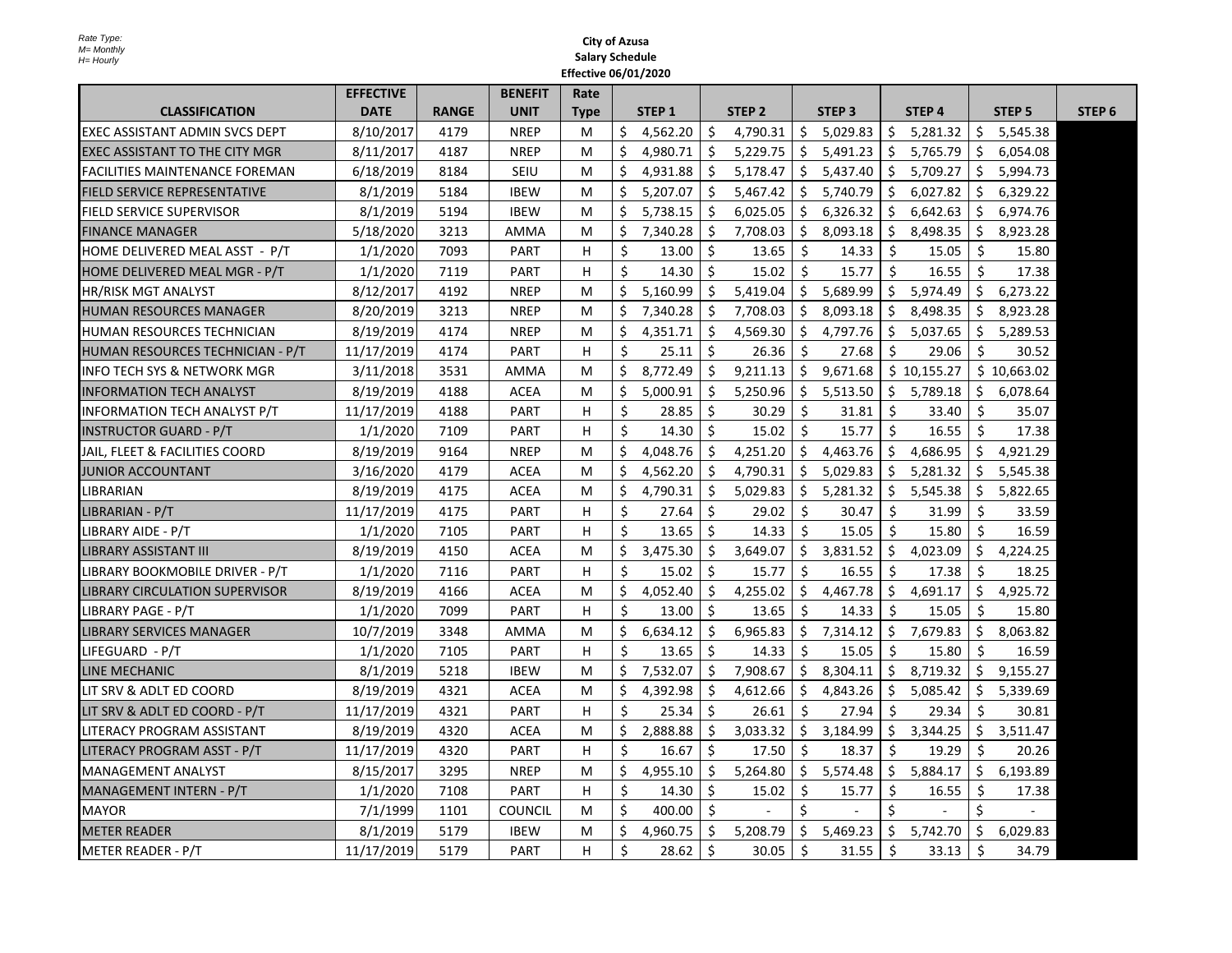|                                         | <b>EFFECTIVE</b> |              | <b>BENEFIT</b> | Rate        |    |                   |         |                   |                |                           |    |                   |         |                        |                   |  |
|-----------------------------------------|------------------|--------------|----------------|-------------|----|-------------------|---------|-------------------|----------------|---------------------------|----|-------------------|---------|------------------------|-------------------|--|
| <b>CLASSIFICATION</b>                   | <b>DATE</b>      | <b>RANGE</b> | <b>UNIT</b>    | <b>Type</b> |    | STEP <sub>1</sub> |         | STEP <sub>2</sub> |                | STEP <sub>3</sub>         |    | STEP <sub>4</sub> |         | STEP <sub>5</sub>      | STEP <sub>6</sub> |  |
| NEIGHBORHOOD SVCS COORDINATOR           | 7/1/2017         | 3210         | AMMA           | М           | \$ | 5,841.62          | \$      | 6,133.20          | \$             | 6,440.95                  | \$ | 6,762.13          | \$      | 7,099.42               |                   |  |
| OFC SP I/WTR DRGHT TECH - P/T           | 11/17/2019       | 4133         | <b>PART</b>    | H.          | Ś. | 17.13             | \$      | 17.99             | Ŝ.             | 18.89                     | Ŝ. | 19.83             | Ŝ.      | 20.82                  |                   |  |
| <b>OFFICE SPECIALIST I</b>              | 8/19/2019        | 4133         | <b>ACEA</b>    | М           | \$ | 2,969.56          | \$      | 3,118.04          | \$             | 3,273.94                  | \$ | 3,437.64          | \$      | 3,609.52               |                   |  |
| OFFICE SPECIALIST I - P/T               | 11/17/2019       | 4133         | <b>PART</b>    | H           | Ś. | 17.13             | Ś       | 17.99             | Ŝ.             | 18.89                     | Ŝ. | 19.83             | Ś       | 20.82                  |                   |  |
| <b>OFFICE SPECIALIST II</b>             | 8/19/2019        | 4143         | <b>ACEA</b>    | M           | \$ | 3,256.62          | Ŝ.      | 3,419.45          | \$             | 3,590.42                  | Ŝ  | 3,769.94          | Ŝ.      | 3,958.44               |                   |  |
| OFFICE SPECIALIST II - P/T              | 11/17/2019       | 4143         | <b>PART</b>    | М           | \$ | 18.79             | Ś.      | 19.73             | Ŝ.             | 20.71                     | Ŝ. | 21.75             | Ŝ.      | 22.84                  |                   |  |
| PARK AMBASSADOR - P/T                   | 1/1/2020         | 7113         | <b>PART</b>    | M           | Ŝ. | 13.00             | Ś.      | 13.65             | Ŝ.             | 14.33                     | Ŝ. | 15.05             | Ŝ.      | 15.80                  |                   |  |
| PARK MAINT CREW SUPERVISOR              | 8/19/2019        | 4184         | <b>ACEA</b>    | М           | Ś  | 4,783.37          | Ŝ       | 5,022.54          | \$.            | 5,273.67                  | Ŝ. | 5,537.35          | Ś       | 5,814.22               |                   |  |
| <b>PARK MAINT SUPERVISOR</b>            | 8/19/2019        | 4196         | <b>ACEA</b>    | М           | Ś  | 5,361.39          | Ś       | 5,629.46          | \$             | 5,910.93                  | Ś. | 6,206.48          | Ś.      | 6,516.80               |                   |  |
| PARK MAINT WORKER I                     | 8/19/2019        | 4153         | <b>ACEA</b>    | M           | Ś. | 3,573.73          | Ŝ.      | 3,752.42          | \$             | 3,940.04                  | Ŝ. | 4,137.04          | Ś       | 4,343.89               |                   |  |
| PARK MAINT WORKER II                    | 8/19/2019        | 4163         | <b>ACEA</b>    | М           | \$ | 3,923.98          | \$      | 4,120.18          | \$             | 4,326.19                  | \$ | 4,542.50          | \$.     | 4,769.62               |                   |  |
| PARK MAINT WORKER III                   | 8/19/2019        | 4174         | <b>ACEA</b>    | M           | Ś  | 4,351.71          | Ś.      | 4,569.30          | \$.            | 4,797.76                  | \$ | 5,037.65          | S       | 5,289.53               |                   |  |
| <b>PAYROLL SPECIALIST</b>               | 2/18/2020        | 4174         | <b>ACEA</b>    | M           | Ś  | 4,351.71          | Ś.      | 4,569.30          | \$.            | 4,797.76                  | Ŝ. | 5,037.65          | Ŝ       | 5,289.53               |                   |  |
| PLANNING MANAGER                        | 10/1/2018        | 3436         | <b>AMMA</b>    | М           | \$ | 7,622.84          | \$      | 8,003.98          | \$             | 8,404.18                  | \$ | 8,824.37          | \$      | 9,265.59               |                   |  |
| PLANNING TECHNICIAN                     | 8/19/2019        | 4165         | ACEA           | М           | Ś  | 3,998.31          | Ŝ.      | 4,198.23          | \$.            | 4,408.14                  | Ś  | 4,628.54          | S       | 4,859.97               |                   |  |
| POLICE ADMINISTRATIVE SVC MGR/COR       | 2/18/2020        | 3412         | AMMA           | М           | Ś. | 8,204.39          | \$      | 8,614.61          | \$             | 9,045.34                  | Ŝ. | 9,497.61          | Ŝ.      | 9,972.49               |                   |  |
| POLICE AIDE - P/T                       | 1/1/2020         | 7080         | <b>PART</b>    | н           | Ŝ. | 13.10             | Ś.      | 13.75             | Ŝ.             | 14.44                     | Ŝ. | 15.16             | Ŝ.      | 15.92                  |                   |  |
| POLICE CAPTAIN                          | 8/19/2019        | 3482         | APMA           | М           |    | \$12,155.60       | Ŝ.      | 12,763.38         |                | \$13,401.56               |    | \$14,071.63       |         | \$14,775.21            |                   |  |
| POLICE COMMUNICATION SUPRVISOR          | 8/16/2017        | 9195         | <b>NREP</b>    | M           | Ś. | 6,143.70          | Ś.      | 6,450.85          | \$.            | 6,773.38                  | Ś. | 7,112.05          | Ś.      | 7,467.66               |                   |  |
| POLICE DEPT INFO SYS MANAGER            | 2/26/2018        | 3345         | AMMA           | M           | Ś  | 7,279.70          | Ś.      | 7,643.67          | \$             | 8,025.86                  | Ŝ. | 8,427.16          | Ś       | 8,848.50               |                   |  |
| POLICE DISPATCHER                       | 8/19/2019        | 9166         | <b>CAPP</b>    | М           | Ś  | 4,226.96          | Ŝ.      | 4,438.31          | \$             | 4,660.22                  | Ŝ. | 4,893.23          | \$.     | 5,137.90               |                   |  |
| POLICE DISPATCHER - P/T                 | 11/17/2019       | 9166         | <b>PART</b>    | н           | \$ | 24.39             | Ŝ.      | 25.61             | $\zeta$        | 26.89                     | \$ | 28.23             | \$      | 29.64                  |                   |  |
| POLICE LIEUTENANT                       | 8/19/2019        | 3423         | <b>APMA</b>    | M           |    | \$10,241.08       | Ŝ.      | 10,753.15         |                | \$11,290.80               |    | \$11,855.34       |         | \$12,448.11            |                   |  |
| POLICE OFFICER                          | 8/19/2019        | 6101         | <b>APOA</b>    | М           | \$ | 6,466.33          | \$      | 6,791.87          | \$             | 7,134.55                  | \$ | 7,495.18          | S.      | 7,874.78               | \$8,268.52        |  |
| POLICE OFFICER CORPORAL                 | 8/19/2019        | 6106         | <b>APOA</b>    | М           | \$ | 6,789.66          | $\zeta$ | 7,131.46          |                | $\frac{1}{2}$ 7,491.28 \$ |    | 7,869.94          | $\zeta$ | $8,268.52$ \$ 8,681.95 |                   |  |
| POLICE OFFICER RESERVE - LEVEL I - P/T  | 11/17/2019       | 6101R        | <b>PART</b>    | н           | Ŝ. | 37.31             |         |                   |                |                           |    |                   |         |                        |                   |  |
| POLICE OFFICER RESERVE - LEVEL II - P/T | 11/17/2019       | 6184R        | <b>PART</b>    | H           | \$ | 30.46             |         |                   |                |                           |    |                   |         |                        |                   |  |
| <b>POLICE OFFICER TRAINEE</b>           | 8/19/2019        | 6184         | <b>NREP</b>    | M           | Ŝ. | 5,279.65          | Ŝ.      | 5,543.63          | \$             | 5,820.81                  | Ŝ. | 6,111.85          | \$      | 6,417.45               |                   |  |
| POLICE RECORDS SPECIALIST I             | 8/19/2019        | 9140         | CAPP           | М           | Ś  | 3,228.02          | Ś.      | 3,389.42          | Ŝ.             | 3,558.89                  | Ś. | 3,736.84          | Ś       | 3,923.68               |                   |  |
| POLICE RECORDS SPECIALIST I - P/T       | 11/17/2019       | 9140         | <b>PART</b>    | H           | Ŝ. | 18.62             | \$      | 21.48             | Ŝ.             | 22.56                     | Ŝ. | 23.68             | Ś.      | 24.87                  |                   |  |
| POLICE RECORDS SPECIALIST II            | 8/19/2019        | 9150         | <b>CAPP</b>    | M           | Ś  | 3,546.33          | Ś.      | 3,723.65          | \$             | 3,909.83                  | Ś. | 4,105.32          | Ś       | 4,310.59               |                   |  |
| POLICE RECORDS SPECIALIST III           | 8/19/2019        | 9160         | <b>CAPP</b>    | М           | Ś  | 3,870.20          | \$      | 4,063.71          | \$.            | 4,266.90                  | \$ | 4,480.24          | \$      | 4,704.25               |                   |  |
| POLICE RECORDS SUPERVISOR               | 8/19/2019        | 9165         | <b>CAPP</b>    | М           | Ŝ. | 4,835.28          | \$      | 5,077.04          | $\ddot{\zeta}$ | 5,330.90                  | \$ | 5,597.44          | S       | 5,877.31               |                   |  |
| <b>POLICE SERGEANT</b>                  | 8/19/2019        | 3416         | APMA           | M           | Ś  | 8,581.43          | Ś.      | 9,010.51          | \$             | 9,461.04                  | Ś. | 9,934.10          |         | \$10,430.80            |                   |  |
| POLICE SERGEANT- RESERVE / P/T          | 11/17/2019       | 7175         | <b>PART</b>    | н           | \$ | 49.51             | \$      | 51.98             | Ŝ.             | 54.58                     | Ŝ. | 57.31             | \$      | 60.18                  |                   |  |
| POOL MANAGER - P/T                      | 1/1/2020         | 7143         | <b>PART</b>    | н           | \$ | 17.30             | Ŝ.      | 18.17             | Ŝ.             | 19.08                     | Ŝ. | 20.03             | Ś.      | 21.03                  |                   |  |
| POWER RESOURCES SCHEDULER               | 8/19/2019        | 4238         | <b>ACEA</b>    | M           | \$ | 7,240.31          | Ŝ.      | 7,602.95          | \$             | 7,983.10                  | Ŝ. | 8,382.25          | Ŝ.      | 8,801.36               |                   |  |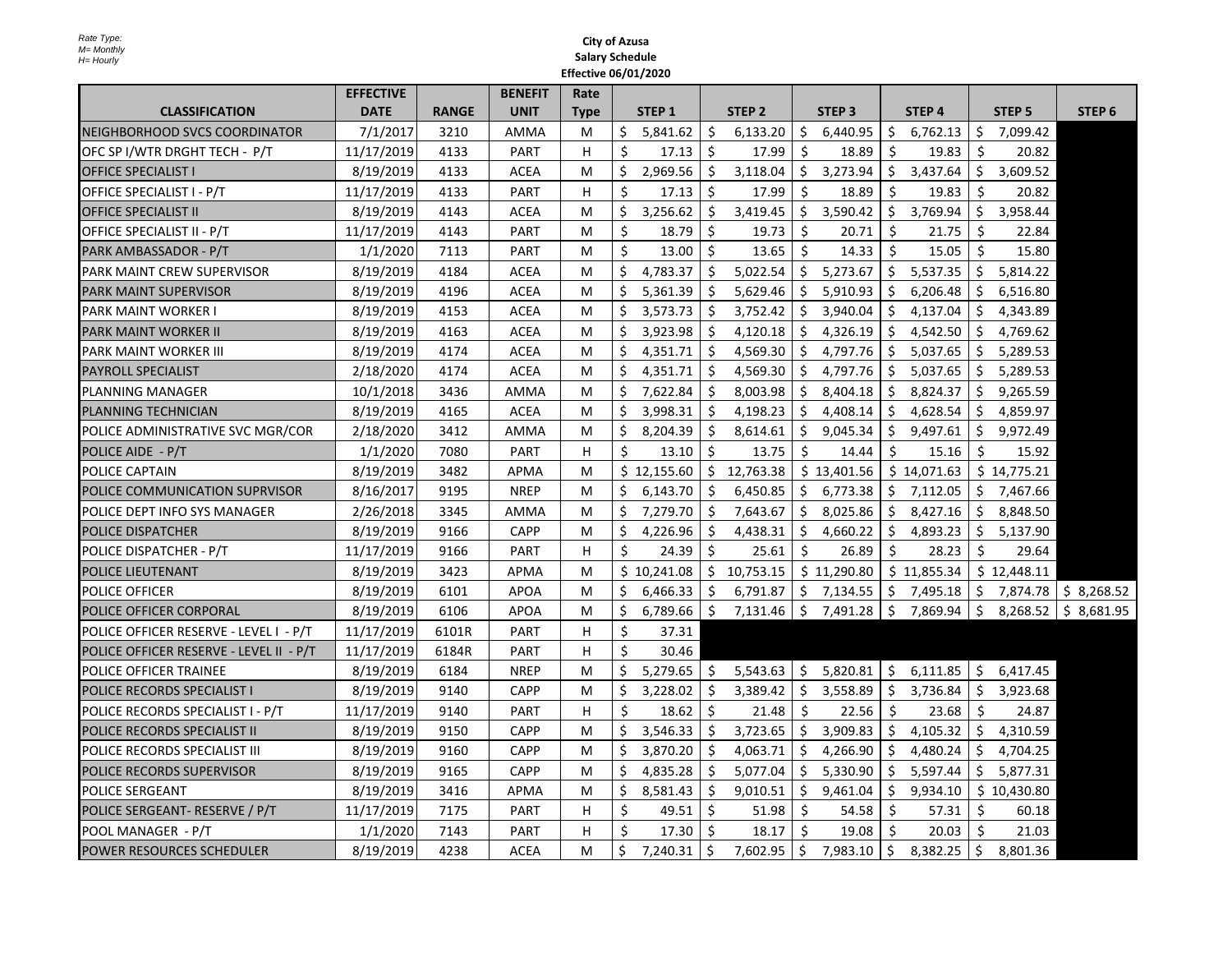|                                        | <b>EFFECTIVE</b> |              | <b>BENEFIT</b> | Rate        |         |                   |              |                   |     |                   |    |                   |     |               |                   |
|----------------------------------------|------------------|--------------|----------------|-------------|---------|-------------------|--------------|-------------------|-----|-------------------|----|-------------------|-----|---------------|-------------------|
| <b>CLASSIFICATION</b>                  | <b>DATE</b>      | <b>RANGE</b> | <b>UNIT</b>    | <b>Type</b> |         | STEP <sub>1</sub> |              | STEP <sub>2</sub> |     | STEP <sub>3</sub> |    | STEP <sub>4</sub> |     | <b>STEP 5</b> | STEP <sub>6</sub> |
| PROP. EVID & CRIME SCENE TECH          | 8/18/2017        | 9191         | <b>NREP</b>    | м           | Ś.      | 5.160.99          | Ŝ.           | 5,419.04          | Ŝ.  | 5,689.99          | Ŝ  | 5,974.49          | Ŝ   | 6,273.22      |                   |
| <b>PUBLIC WORKS INSPECTOR</b>          | 6/18/2019        | 8203         | <b>SEIU</b>    | M           | \$      | 5,302.79          | Ŝ.           | 5,567.93          | \$  | 5,846.33          | Ŝ. | 6,138.64          | \$  | 6,445.57      |                   |
| PUBLIC WORKS PROJECT MANAGER           | 11/18/2019       | 4222         | <b>ACEA</b>    | М           | Ś       | 6,877.70          | Ŝ.           | 7,221.59          | \$. | 7,582.66          | Ś  | 7,961.80          | \$  | 8,359.89      |                   |
| PUBLIC WORKS SUPERINTENDENT            | 3/18/2019        | 3435         | AMMA           | М           | \$      | 7,259.85          | Ŝ.           | 7,622.83          | \$. | 8,003.98          | Ŝ. | 8,404.18          | \$. | 8,824.37      |                   |
| <b>PUBLIC WORKS SUPERVISOR</b>         | 6/18/2019        | 8204         | <b>SEIU</b>    | М           | Ś       | 5.809.52          | Ś.           | 6,100.00          | Ŝ.  | 6,405.00          | Ŝ. | 6,725.25          | Ś.  | 7.061.51      |                   |
| <b>PURCHASING AGENT</b>                | 8/1/2019         | 5187         | <b>IBEW</b>    | M           | Ś       | 5,423.33          | Ŝ.           | 5,694.49          | Ŝ.  | 5,979.21          | Ŝ. | 6,278.18          | Ś.  | 6,592.08      |                   |
| <b>REC SUPER- PARKS OPERATIONS</b>     | 12/19/2017       | 3365         | AMMA           | М           | Ś.      | 6,450.85          | \$           | 6,773.38          | S.  | 7,112.05          | \$ | 7,467.66          | \$  | 7,841.04      |                   |
| <b>REC SUPER- PROGRAMS &amp; SVCS</b>  | 12/19/2017       | 3365         | AMMA           | м           | \$      | 6,450.85          | \$           | 6,773.38          | \$  | 7,112.05          | \$ | 7,467.66          | \$  | 7,841.04      |                   |
| RECEPTIONIST - P/T                     | 11/17/2019       | 4143         | PART           | H.          | Ŝ.      | 18.79             | Ŝ.           | 19.73             | Ŝ.  | 20.71             | Ŝ. | 21.75             | Ŝ.  | 22.84         |                   |
| RECREATION AIDE - P/T                  | 1/1/2020         | 7063         | <b>PART</b>    | H           | Ŝ.      | 13.00             | Ŝ.           | 13.65             | Ŝ.  | 14.33             | Ŝ. | 15.05             | Ŝ.  | 15.80         |                   |
| <b>RECREATION COORDINATOR</b>          | 8/19/2019        | 4151         | <b>ACEA</b>    | М           | Ś.      | 3,553.80          | Ŝ.           | 3,731.50          | \$  | 3,918.08          | \$ | 4,113.98          | \$  | 4,319.68      |                   |
| RECREATION COORDINATOR - P/T           | 11/17/2019       | 7141         | <b>PART</b>    | н           | \$      | 20.50             | Ŝ            | 21.53             | Ŝ   | 22.60             | Ŝ. | 23.73             | Ŝ.  | 24.92         |                   |
| <b>RECREATION LEADER - P/T</b>         | 1/1/2020         | 7112         | <b>PART</b>    | н           | $\zeta$ | 13.65             | Ś            | 14.33             | Ŝ.  | 15.05             | Ŝ. | 15.80             | Ŝ.  | 16.59         |                   |
| RECREATION SUPERVISOR                  | 8/19/2019        | 4197         | <b>ACEA</b>    | М           | Ŝ.      | 5,363.38          | Ŝ.           | 5,631.56          | Ŝ.  | 5,913.16          | Ŝ. | 6,208.82          | Ś.  | 6,519.26      |                   |
| <b>SENIOR ACCOUNTANT</b>               | 8/19/2019        | 4211         | <b>ACEA</b>    | М           | Ŝ.      | 6,188.05          | Ŝ.           | 6,497.45          | \$. | 6,822.33          | \$ | 7,163.44          | \$. | 7,521.61      |                   |
| ISENIOR ADMINISTRATIVE TECHNICIAN      | 8/19/2019        | 4179         | <b>ACEA</b>    | М           | Ś       | 4.562.20          | <sup>S</sup> | 4,790.31          | Ŝ.  | 5.029.83          | Ŝ. | 5.281.32          | Ŝ.  | 5.545.38      |                   |
| <b>SENIOR COMMUNITY IMPROVM'T INSP</b> | 8/19/2019        | 4172         | <b>ACEA</b>    | M           | Ś       | 5,177.93          | Ŝ.           | 5,436.83          | Ŝ.  | 5,708.67          | Ŝ. | 5,994.10          | Ś.  | 6,293.81      |                   |
| SENIOR ELECTRIC TEST TECHNCIAN         | 8/1/2019         | 5223         | <b>IBEW</b>    | М           | \$      | 7,613.05          | \$           | 7,993.69          | \$  | 8,393.39          | Ś. | 8,813.06          | \$  | 9,253.71      |                   |
| SENIOR ELECTRICAL ENGINEER             | 7/1/2017         | 3515         | AMMA           | М           | Ś       | 8,706.57          | Ŝ.           | 9,141.91          | \$. | 9,598.99          |    | \$10,078.92       |     | \$10,582.89   |                   |
| ISENIOR INFO TECH ANALYST              | 8/19/2019        | 4214         | ACEA           | М           | \$      | 6,217.25          | \$           | 6,528.11          | \$  | 6,854.52          | \$ | 7,197.24          | S.  | 7,557.11      |                   |
| SENIOR INSTRUCTOR GUARD - P/T          | 1/1/2020         | 7110         | <b>PART</b>    | H           | Ŝ.      | 15.73             | Ŝ.           | 16.52             | Ŝ.  | 17.34             | Ŝ. | 18.21             | Ŝ.  | 19.12         |                   |
| ISENIOR LIBRARIAN TECH SVCS            | 10/7/2019        | 4185         | <b>ACEA</b>    | М           | Ŝ.      | 5,281.31          | Ś.           | 5,545.38          | Ŝ.  | 5,822.65          | Ŝ. | 6,113.78          | Ŝ.  | 6,419.47      |                   |
| <b>SENIOR LIBRARIAN YOUTH SERVICES</b> | 10/7/2019        | 4185         | <b>ACEA</b>    | М           | \$      | 5,281.31          | \$           | 5,545.38          | \$  | 5,822.65          | \$ | 6,113.78          | \$  | 6,419.47      |                   |
| <b>SENIOR MGMT ANALYST</b>             | 7/1/2017         | 3306         | <b>AMMA</b>    | M           | Ś       | 5,450.62          | Ŝ.           | 5,729.88          | Ŝ.  | 6,131.93          | Ŝ. | 6,472.61          | Ŝ.  | 6,813.26      |                   |
| ISENIOR MGMT ANALYST - CMO             | 8/19/2017        | 3306         | <b>NREP</b>    | M           | Ŝ.      | 5,450.62          | Ŝ.           | 5,729.88          | \$  | 6,131.93          | Ŝ. | 6,472.61          | Ŝ.  | 6,813.26      |                   |
| SENIOR OFFICE SPECIALIST               | 8/19/2019        | 4158         | <b>ACEA</b>    | М           | Ś       | 3,744.48          | Ŝ.           | 3,931.70          | Ŝ.  | 4,128.29          | Ŝ. | 4,334.70          | Ŝ.  | 4,551.44      |                   |
| SENIOR OFFICE SPECIALIST - P/T         | 11/17/2019       | 4158         | <b>PART</b>    | H           | Ś.      | 21.60             | Ŝ.           | 22.68             | Ŝ.  | 23.82             | Ŝ. | 25.01             | Ŝ.  | 26.26         |                   |
| ISENIOR PAYROLL SPECIALIST             | 2/18/2020        | 4179         | <b>ACEA</b>    | м           | Ś.      | 4,562.20          | S            | 4,790.31          | S.  | 5,029.83          | Ŝ. | 5,281.32          | Ś.  | 5,545.38      |                   |
| <b>SENIOR PLANNER</b>                  | 8/19/2019        | 4207         | <b>ACEA</b>    | М           | Ś       | 6,149.30          | Ś            | 6,456.77          | \$  | 6,779.61          | Ś. | 7,118.59          | Ś.  | 7,474.52      |                   |
| SENIOR POWER RESOURCES COORD           | 12/19/2017       | 3450         | AMMA           | M           | Ś.      | 7,602.32          | Ŝ.           | 7,982.44          | \$  | 8,381.56          | \$ | 8,800.64          | \$  | 9,240.99      |                   |
| ISENIOR POWER RESOURCES PLANNER        | 12/19/2017       | 3460         | AMMA           | M           | Ś.      | 8,534.32          | Ŝ.           | 8,961.05          | \$  | 9,409.10          | \$ | 9,879.18          |     | \$10,373.14   |                   |
| SENIOR RECREATION LEADER - P/T         | 11/17/2019       | 7148         | <b>PART</b>    | M           | Ś       | 16.01             | Ŝ.           | 16.81             | Ŝ.  | 17.65             | Ŝ. | 18.53             | Ŝ.  | 19.46         |                   |
| SENIOR WATER SYSTEM ENGINEER           | 12/19/2017       | 3436         | AMMA           | М           | \$      | 7,622.84          | \$           | 8,003.98          | \$. | 8,404.18          | \$ | 8,824.37          | \$. | 9,265.59      |                   |
| ISITE MANAGER - P/T                    | 1/1/2020         | 7118         | <b>PART</b>    | н           | \$      | 14.33             | Ŝ.           | 15.05             | Ŝ.  | 15.80             | Ŝ. | 16.59             | \$  | 17.42         |                   |
| ISTORE KEEPER                          | 8/1/2019         | 5172         | <b>IBEW</b>    | М           | Ŝ.      | 4.635.81          | Ŝ.           | 4,867.61          | Ŝ.  | 5,110.99          | Ŝ. | 5,366.53          | Ŝ.  | 5,634.86      |                   |
| <b>STREET MAINT CREW SUPERVISOR</b>    | 6/18/2019        | 8184         | SEIU           | М           | Ŝ.      | 4,931.88          | Ŝ.           | 5,178.47          | \$. | 5,437.40          | Ŝ. | 5,709.27          | Ŝ.  | 5,994.73      |                   |
| <b>STREET MAINT WORKER I</b>           | 6/18/2019        | 8153         | <b>SEIU</b>    | M           | \$      | 3,674.14          | Ŝ.           | 3,857.85          | Ŝ.  | 4,050.74          | Ŝ. | 4,253.28          | Ŝ.  | 4,465.94      |                   |